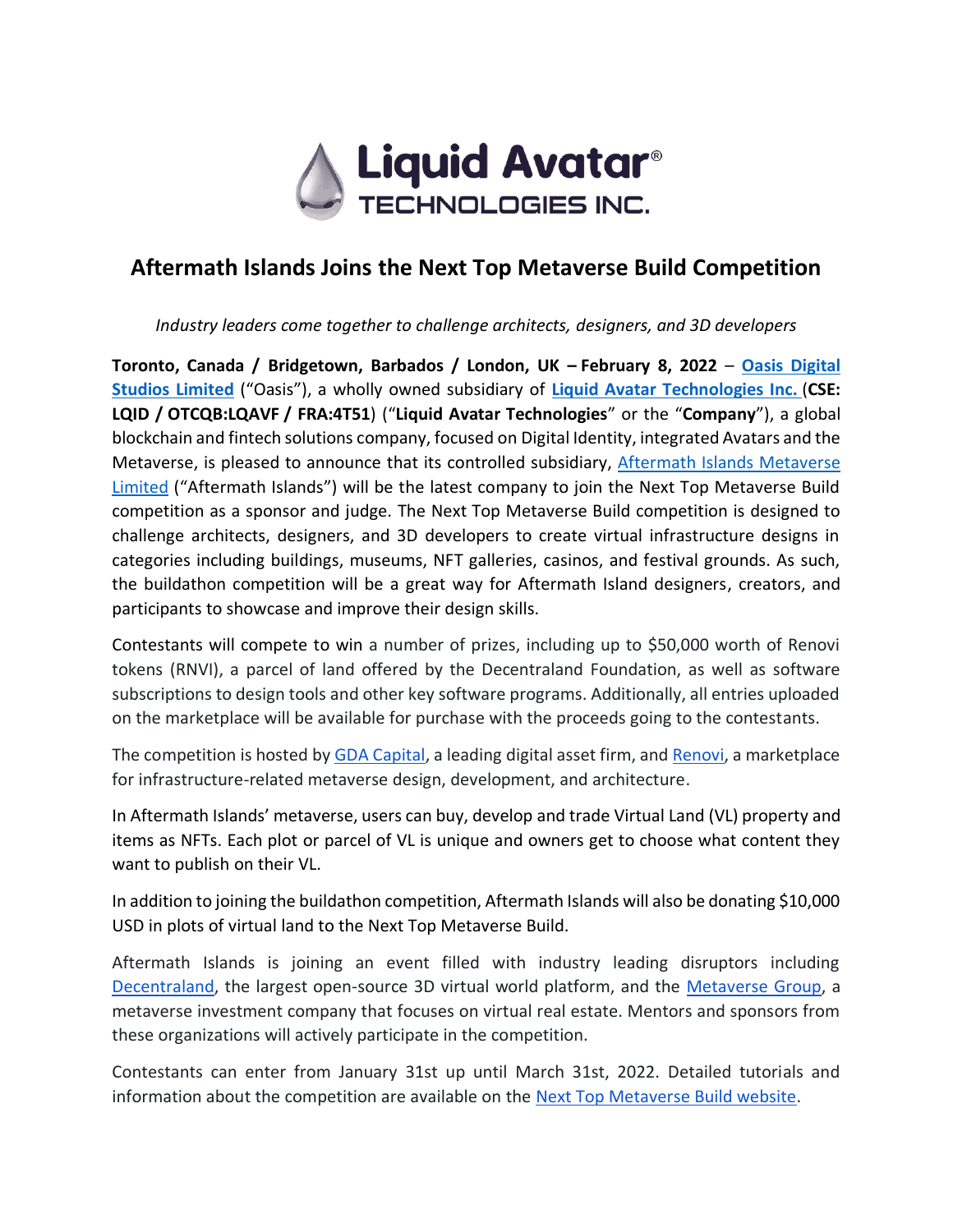*"Aftermath Islands is excited to be joining the Next Top Metaverse Build and competing with cutting-edge metaverse designers and developers"* said **David Lucatch, CEO Liquid Avatar Technologies, Managing Director Oasis Digital Studios Limited and Aftermath Islands Metaverse Limited.** *"This opportunity will not only help the developers and designers but will also help evolve the metaverse space as a whole."* 

**Andy Charalambous, the co-founder of Renovi, added:** *"We are thrilled to welcome Aftermath Islands to the buildathon competition. Having their expertise in helping creative design in the metaverse will encourage all participants to improve their design skills while also learning from and networking with those in the industry."*

*The Next Top Metaverse Build competition will open for entries on January 31st. Entries will be accepted through March 31. Additional rules and competition details can be found [here.](https://topmetaversebuild.com/)* 

*Interested parties learning more about architecture, engineering, and design for the metaverse can contact the RENOVI team at [info@renovi.io](mailto:info@renovi.io)*

*For information on Aftermath Islands and to receive updates from Oasis Digital Studios, please [click here](https://share.hsforms.com/1bSgqjoO8SjmF58FU9WhPyA4rqa5)*

*If you would like to join our mailing list and receive updates from Liquid Avatar Technologies, please [click here](https://hello.liquidavatar.com/liquid-avatar-updates)* 

## **About Next Top Metaverse Build – [www.topmetaversebuild.com](http://www.topmetaversebuild.com/)**

Next Top Metaverse Build is a first-of-its-kind 'buildathon' that brings together architects, designers, and developers to compete in creating buildings, NFT galleries, festival grounds, in-game assets, and more that are optimized for the metaverse. The competition is aimed at university students and the growing body of budding metaverse design and development professionals who want to take the metaverse to the next level.

Media contact: Piers Zangana t: +44 (0)7960 078 935 e: [piers.zangana@susacomms.com](mailto:piers.zangana@susacomms.com)

### **About RENOVI – [www.renovi.io](http://www.renovi.io/)**

Launched in 2021, RENOVI is the first NFT marketplace created for architects, 3D designers and developers. NFTs within RENOVI can be used for artistic and collection purposes, with actual items also being made available to the metaverse. The secure platform has been developed by a team of senior leaders within the design, property, tech, finance, and legal professions. For more information please visit: [https://www.renovi.io](https://www.renovi.io/)

**About Aftermath Islands Metaverse Limited – [www.aftermathislands.com](https://aftermathislands.com/)**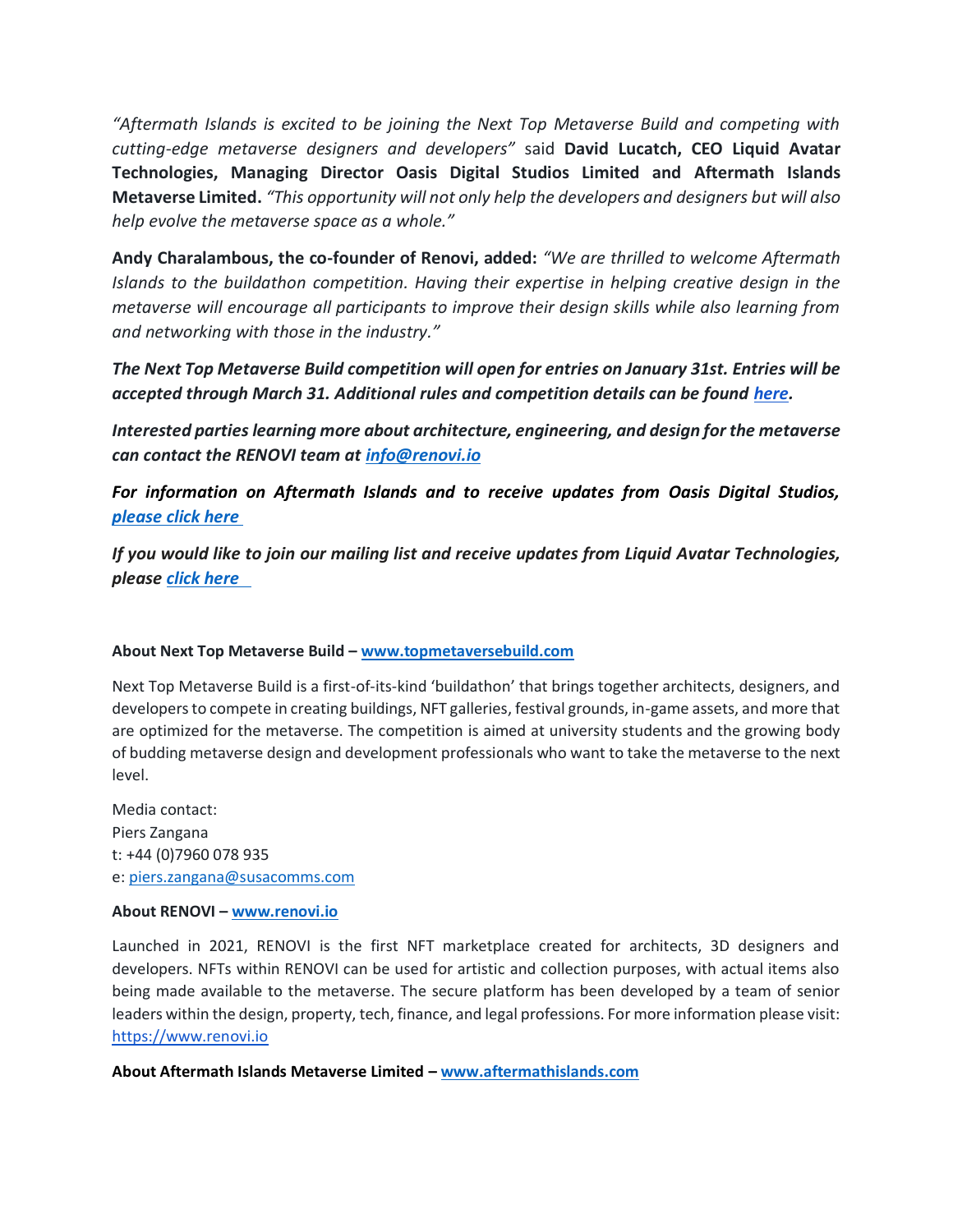Aftermath Islands Metaverse Limited is a Barbados corporation which is 50% owned and is controlled by Oasis Digital Studios Limited, a wholly owned subsidiary of Liquid Avatar Technologies Inc.

Aftermath Islands as first described in the initial whitepaper published in 2017 and then subsequently updated, was based on the premise of a water-world with islands that represented destinations in a global virtual game. Since then, the Aftermath Islands metaverse has evolved and now represents exciting themed based islands, communities, and estates where players can experience a wide range of adventures and opportunities.

In Aftermath Islands' virtual world, users can buy, develop, trade, and sell Virtual Land (VL), property and assets, like buildings, crafted items, transport, and other items all through NFTs, a non-fungible token that represents the ownership of virtual and other assets. Each plot or parcel of VL is unique and owners get to choose what content they want to publish on their VL. This can range from simple scenery and structures to an interactive game, store, warehouse, dwelling, facility, or destination. Users can purchase VL as well as all other goods and services in Aftermath Islands with CREDITS, the current code name for in-game currency, fiat and other authorized currencies, coins, and tokens.

Aftermath Islands is a shared virtual world, much like the Metaverse described by author Ernest Cline in his science-fiction novels *Ready Player One and Ready Player Two*. Expected to launch mid-2022, Aftermath Islands will allow users to connect and interact with each other, create content, craft, participate in activities and quests and play games. Aftermath Islands will have a virtual economy where users can engage in a myriad of in-world economic transactions as well as monetize the content, items, quests, and applications they build.

For more information about Aftermath Islands, please visit [www.aftermathislands.com](https://aftermathislands.com/)

### **About Oasis Digital Studios Limited – [www.oasisdigitalstudios.com](https://oasisdigitalstudios.com/)**

Oasis Digital Studios Limited ("Oasis") brings together leading individuals and organizations in blockchain technology, computer graphics, augmented reality, entertainment, art, sports, gaming, music, media, comic book, memorabilia, and pop culture arenas to support the fast-paced and growing digital collectible and NFT marketplace. The Oasis business model is to create storytelling, experiential and collectible partnerships with artists, sports personalities, talent, brands, and commercial enterprises to create digital offerings and digital / physical product programs via digital collectibles and NFTs. Oasis uses multimedia, cinematics, animations, and other techniques to create unique products together with the latest Augmented Reality and virtual technologies to tell the Artist and Talent stories providing immersive experiences for Digital Collectibles and NFTs. The Oasis AR Enhanced NFT experience, powered by ImagineAR, will be available exclusively through the Liquid Avatar Mobile App, which features the ability for users to create digital icons that allow them to manage, control and create value from their biometrically verified digital identity, and is available on Google Play and in the Apple App Store.

#### **About Liquid Avatar Technologies Inc. – [www.liquidavatartechnologies.com](https://liquidavatartechnologies.com/)**

Liquid Avatar Technologies Inc. focuses on the verification, management and monetization of Self Sovereign Identity, empowering users to control and benefit from the use of their online identity.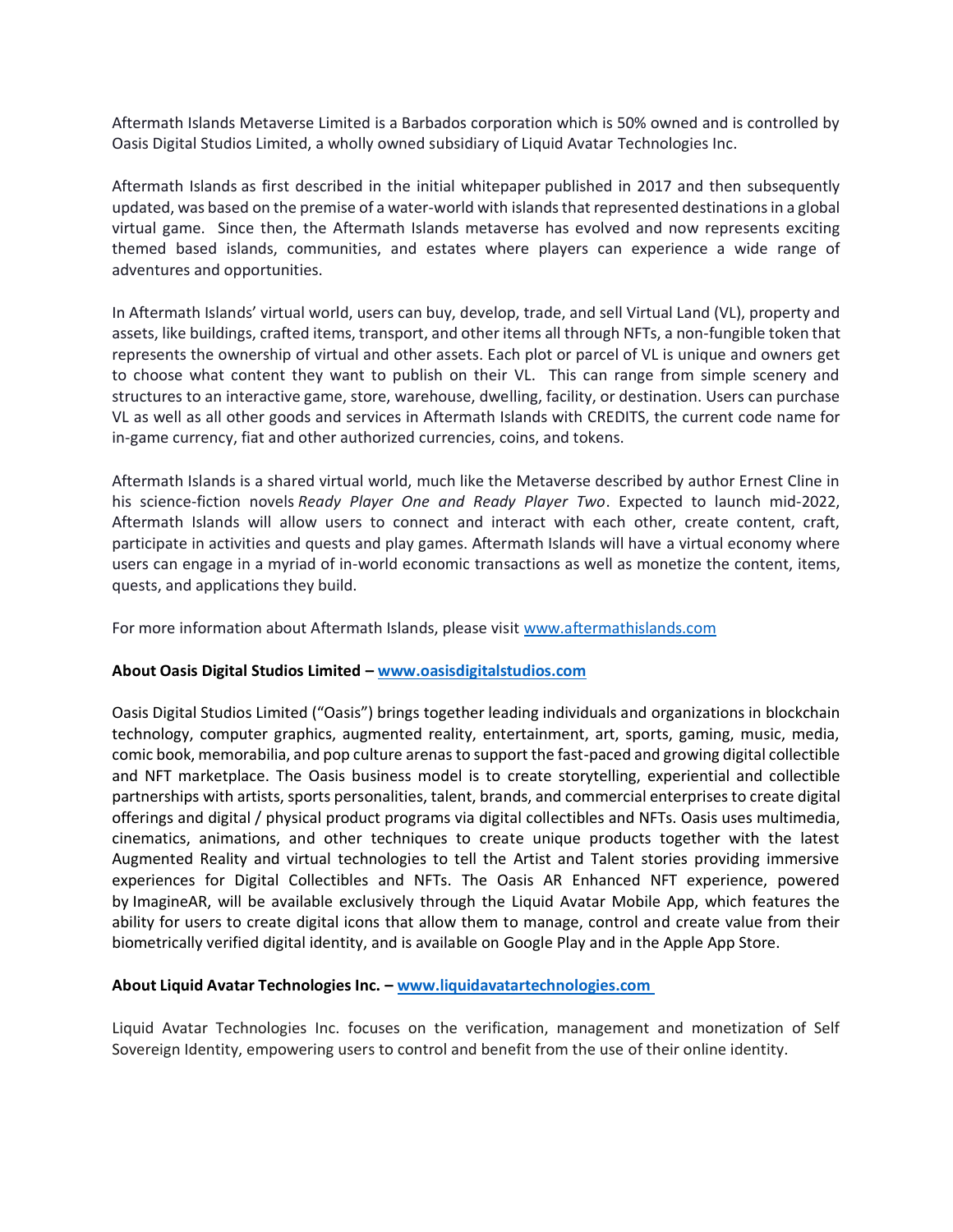The Liquid Avatar Mobile App, available in the Apple App Store and Google Play is a verified Self Sovereign Identity platform that empowers users to create high quality digital icons representing their online personas. These icons allow users to manage and control their digital identity and Verifiable Access and Identity Credentials, and to use Liquid Avatars to share public and permission based private data when they want and with whom they want.

The Liquid Avatar Verifiable Credentials Ecosystem (LAVCE) has been developed to support all participants in a digital credential ecosystem, including the Holder, Issuer and Verifier, using state-of-the-art blockchain and open standards technologies initially as a node on the Indicio Network. The Company is a voting and steering committee member of the Trust over IP Foundation, founding and steering committee member of Cardea, a Linux Foundation Public Health project, member of the Good Health Pass collaborative, DIACC, the Covid Credentials Initiative ("CCI"), The Linux Foundation and a founding member of the Lumedic Exchange.

The Company has a suite of early-stage revenue generating programs that support the Liquid Avatar Mobile App program, including KABN KASH, a cash back and reward program that has over 500 leading online merchants and is working to release its own branded network payment card.

The Company's subsidiary, [Oasis Digital Studios,](https://oasisdigitalstudios.com/) is a creative and development agency that supports a wide range of artists, talent, and enterprises with Non-Fungible Token (NFT) solutions and has acquired 50% and control of the [Aftermath Islands](http://www.aftermathislands.com/) Metaverse program.

Liquid Avatar Technologies Inc. is publicly listed on the Canadian Securities Exchange (CSE) under the symbol "LQID" (CSE:LQID).

The Company also trades in the United States, on the OTCQB under the symbol "LQAVF" and in Frankfurt under the symbol "4T51".

If you have not already joined our mailing list and would like to receive updates on Liquid Avatar Technologies Inc., please [click here](https://hello.liquidavatar.com/liquid-avatar-updates) to join!

For more information, please visit [www.liquidavatartechnologies.com](https://liquidavatartechnologies.com/)

**For further information, please contact:** David Lucatch Chief Executive Officer 647-725-7742 Ext. 701 [ir@liquidavatar.com](mailto:ir@liquidavatar.com)

**US and Canadian Media Contact**: Nicole Rodrigues NRPR Group [nicole@nrprgroup.com](mailto:nicole@nrprgroup.com) 

*The CSE has not reviewed and does not accept responsibility for the adequacy or accuracy of this release.*

*All websites referred to are expressly not incorporated by reference into this press release.*